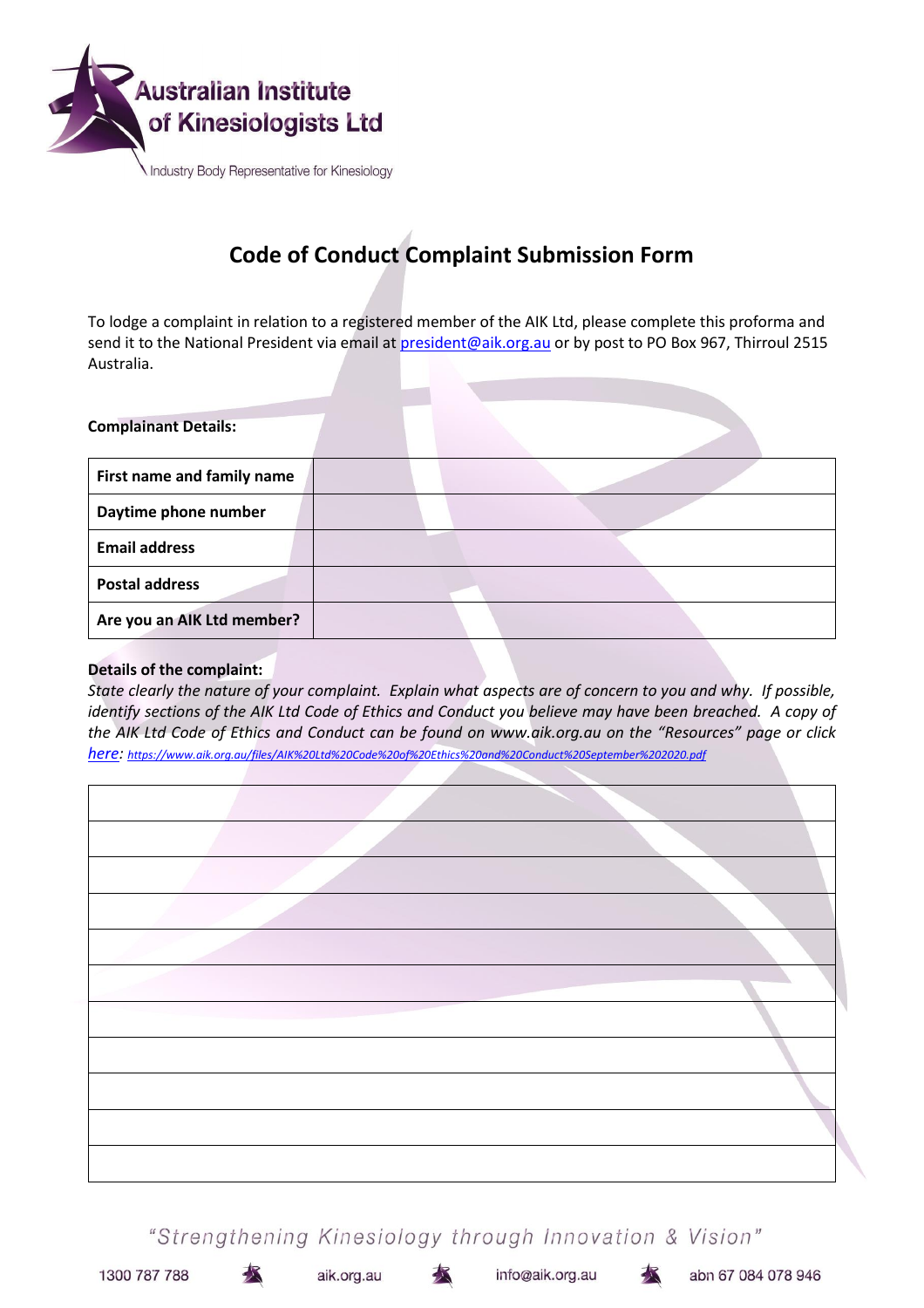

#### Industry Body Representative for Kinesiology

#### **Details of the consultation(s):**

*If your complaint occurred over several consultations or during a longer period of time, please list each date.*

| 1 <sup>st</sup> Date |  |  |  |
|----------------------|--|--|--|
| Location             |  |  |  |
| $2nd$ Date           |  |  |  |
| Location             |  |  |  |
| 3rd Date             |  |  |  |
| Location             |  |  |  |

### **Details of the Kinesiology Practitioner / Trainer / Kinesiology College which is subject to the complaint:**

| <b>Full Name</b>               |  |
|--------------------------------|--|
| <b>Clinic address</b>          |  |
| <b>Contact phone</b><br>number |  |

#### **Have you already made a direct complaint to the Practitioner / Trainer / College mentioned above?**

| If yes, please provide date(s)    |  |
|-----------------------------------|--|
| <b>Evidence of correspondence</b> |  |
| List evidence and attachments     |  |
| No, I have not taken action       |  |

#### **Is this matter also the subject of legal action?**

**Yes No**

#### **What action or results do you want to occur from the making of your complaint?**

"Strengthening Kinesiology through Innovation & Vision"

aik.org.au

info@aik.org.au